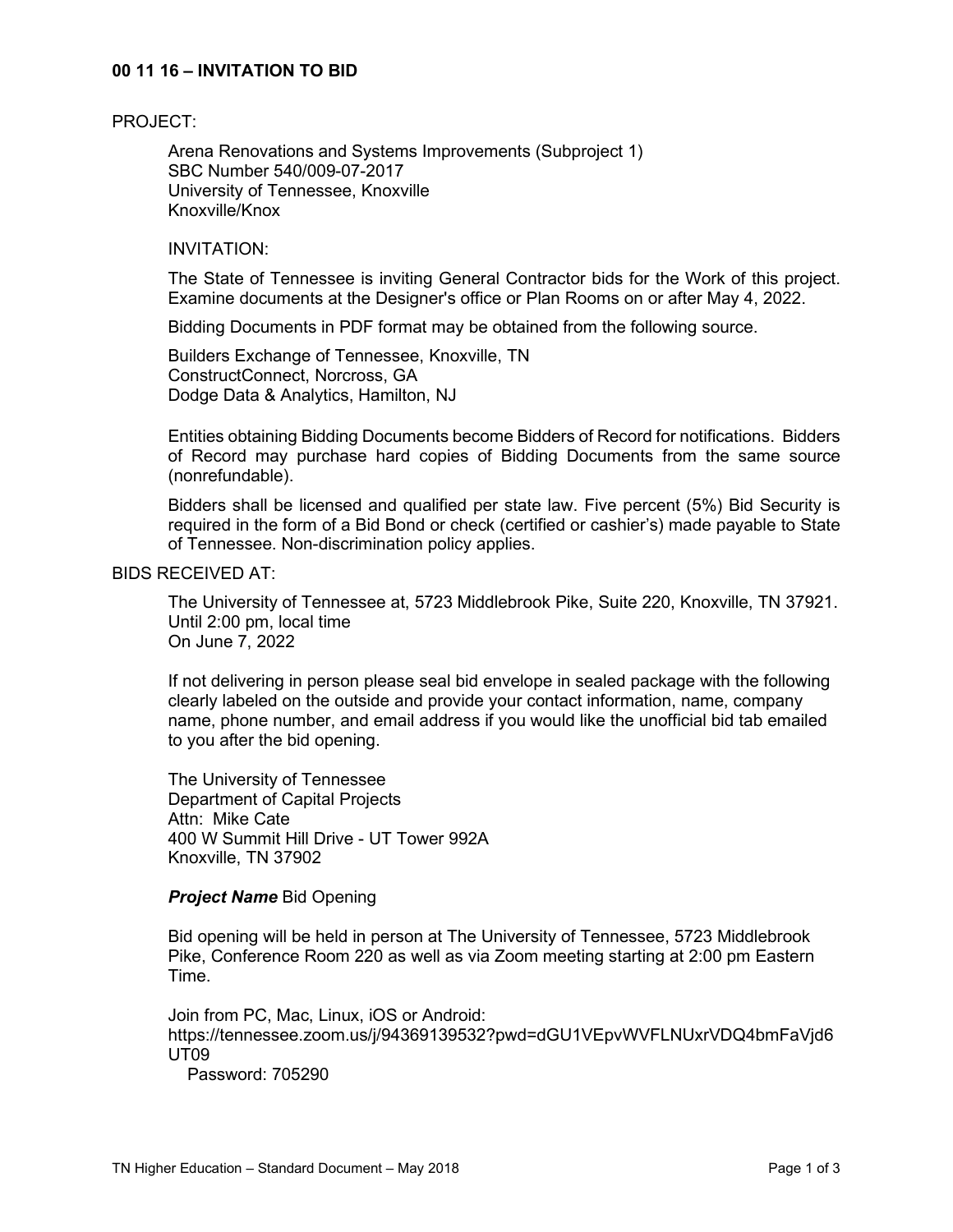Or iPhone one-tap (US Toll): +13017158592,94369139532# or +13126266799,94369139532#

Or Telephone: Dial: +1 301 715 8592 (US Toll) Meeting ID: 943 6913 9532 International numbers available: https://tennessee.zoom.us/u/acGfyLiOuk

Or an H.323/SIP room system: H.323: 162.255.37.11 (US West) or 162.255.36.11 (US East) Meeting ID: 943 6913 9532 Password: 705290

SIP: 94369139532@zoomcrc.com Password: 705290

## PRE-BID CONFERENCE AT:

The University of Tennessee, 5723 Middlebrook Pike, Suite 220 as well as via Zoom meeting, please see details below. At 2:00 pm, local time On May 19, 2022

Join from PC, Mac, Linux, iOS or Android: https://tennessee.zoom.us/j/97840807102?pwd=ZXpzR3lCZkJWUXU1V2QwQ29jT1JNU T09

Password: 984880

Or iPhone one-tap (US Toll): +16468769923,97840807102# or +13017158592,97840807102#

Or Telephone:

 Dial: +1 646 876 9923 (US Toll) Meeting ID: 978 4080 7102 International numbers available: https://tennessee.zoom.us/u/abOMPIcFTU

Or an H.323/SIP room system: H.323: 162.255.37.11 (US West) or 162.255.36.11 (US East) Meeting ID: 978 4080 7102 Password: 984880

SIP: 97840807102@zoomcrc.com Password: 984880

## PLAN ROOMS:

AGC/iSqFt at Knoxville Blueprint, Knoxville, TN Nashville Minority Business Center, Nashville, TN